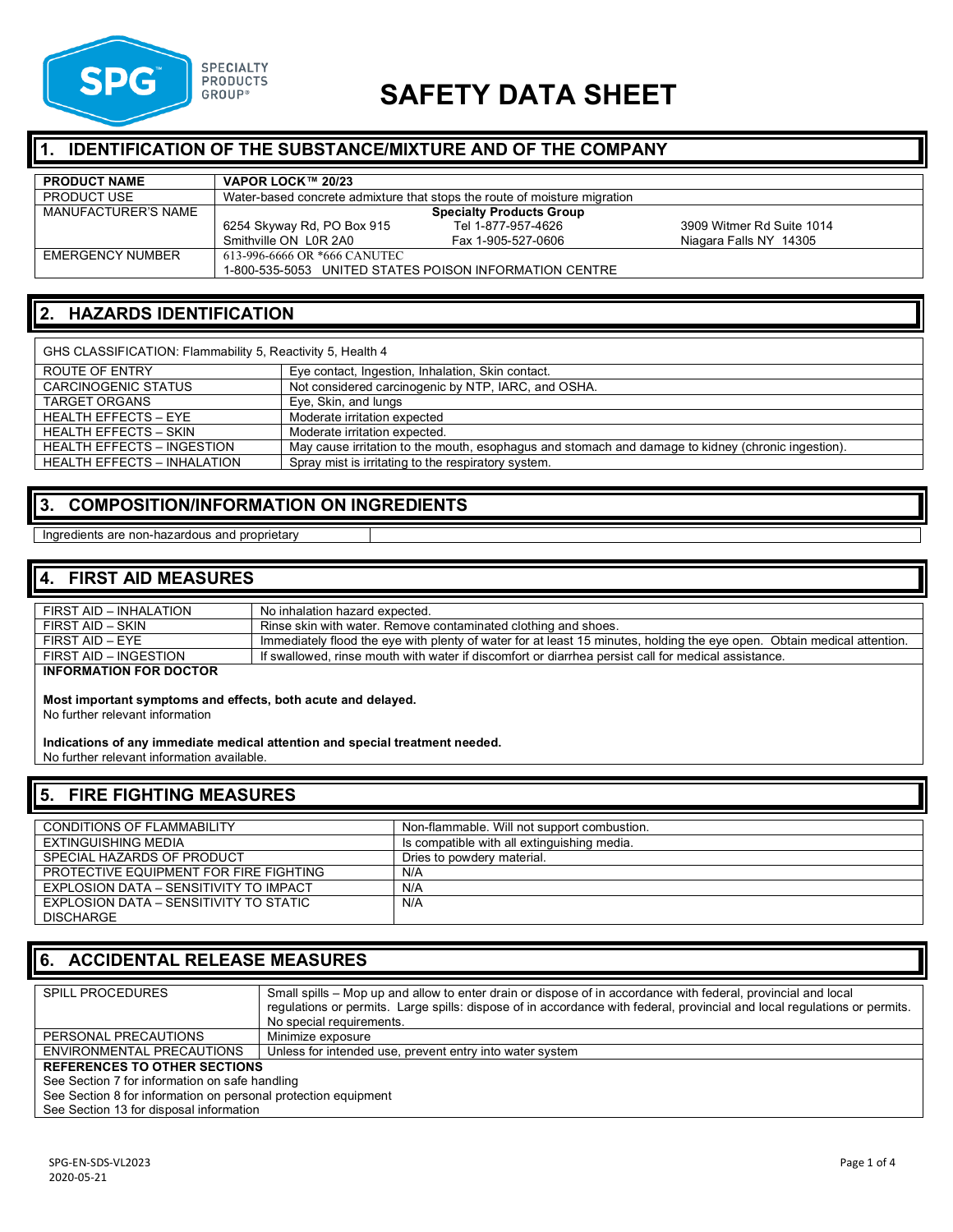# **VAPOR LOCK™ 20/23**

# **7. HANDLING AND STORAGE**

HANDLING Avoid contact with eyes, skin and clothing. Keep container closed.

STORAGE | Keep container closed. Store in plastic containers.

**INFORMATION ABOUT PROTECTION AGAINST EXPLOSION AND FIRE**

Not a fire or explosive hazard

**SPECIFIC END USE(S)** 

No further relevant information available

# **8. EXPOSURE CONTROLS/PERSONAL PROTECTION**

| ENGINEERING CONTROL MEASURES  | Use with adequate ventilation. Keep containers closed. Safety shower and eyewash fountain should be within<br>direct access. |
|-------------------------------|------------------------------------------------------------------------------------------------------------------------------|
| RESPIRATORY PROTECTION        | None                                                                                                                         |
| <b>HAND PROTECTION</b>        | Wash hands after use                                                                                                         |
| EYE PROTECTION                | Avoid splashing or spray into eyes                                                                                           |
| BODY PROTECTION               | Avoid body contact – wash or rinse any sprayed area                                                                          |
| PROTECTION DURING APPLICATION | No special protection required                                                                                               |

# **9. PHYSICAL AND CHEMICAL PROPERTIES**

| PHYSICAL STATE                        | Liquid          |
|---------------------------------------|-----------------|
| <b>ODOR &amp; APPEARANCE</b>          | Odorless, Clear |
| ODOR THRESHOLD (ppm)                  | <b>NA</b>       |
| <b>SPECIFIC GRAVITY</b>               | $1.01 - 1.03$   |
| VAPOR DENSITY (AIR = 1)               | <b>ND</b>       |
| VAPOR PRESSURE at 20°C                | <b>ND</b>       |
| <b>EVAPORATION RATE</b>               | <b>ND</b>       |
| <b>BOILING POINT (°C)</b>             | 100.C           |
| FREEZING POINT (°C)                   | <b>ND</b>       |
| pH                                    | $10 - 12$       |
| COEFFICIENT OF WATER/OIL DISTRIBUTION | $6.5 - 7.5$     |
| SOLUBILITY IN WATER                   | Miscible        |
| $VOC$ ( $g/I$ )                       | 0               |
| FLASH POINT (PMCC) (°C/°F)            | Non-flammable.  |
| UPPER FLAMMABLE LIMIT %VOL            | <b>NA</b>       |
| LOWER FLAMMABLE LIMIT %VOL            | <b>NA</b>       |
| AUTOIGNITION TEMP (°C/°F)             | <b>NA</b>       |

# **10. STABILITY AND REACTIVITY**

| <b>STABILITY</b>                 | Stable under normal conditions |
|----------------------------------|--------------------------------|
| CONDITIONS TO AVOID              | Do Not Freeze                  |
| MATERIALS TO AVOID               | None                           |
| HAZARDOUS POLYMERIZATION         | Will not occur.                |
| HAZARDOUS DECOMPOSITION PRODUCTS | None                           |

# **11. TOXICOLOGICAL INFORMATION**

| EFFECTS OF ACUTE EXPOSURE                   | Irritation to the eyes and skin is expected. Mild irritation to mouth, throat, nausea, vomiting, and<br>abdominal pain. On inhalation of liquid will cause irritation to mucous membranes. |
|---------------------------------------------|--------------------------------------------------------------------------------------------------------------------------------------------------------------------------------------------|
| EFFECTS OF CHRONIC EXPOSURE                 | <b>NA</b>                                                                                                                                                                                  |
| <b>EXPOSURE LIMITS</b>                      | NA                                                                                                                                                                                         |
| <b>IRRITANCY</b>                            | Moderate irritation expected                                                                                                                                                               |
| <b>SENSITIZATION</b>                        | ND                                                                                                                                                                                         |
| <b>CARCINOGENICITY</b>                      | Not listed as a carcinogen by IARC, NTP or OSHA.                                                                                                                                           |
| REPRODUCTIVE TOXICITY                       | ND                                                                                                                                                                                         |
| <b>TERATOGENICITY</b>                       | <b>ND</b>                                                                                                                                                                                  |
| <b>MUTAGENICITY</b>                         | <b>ND</b>                                                                                                                                                                                  |
| <b>TOXICOLOGICALLY SYNERGISTIC PRODUCTS</b> | <b>ND</b>                                                                                                                                                                                  |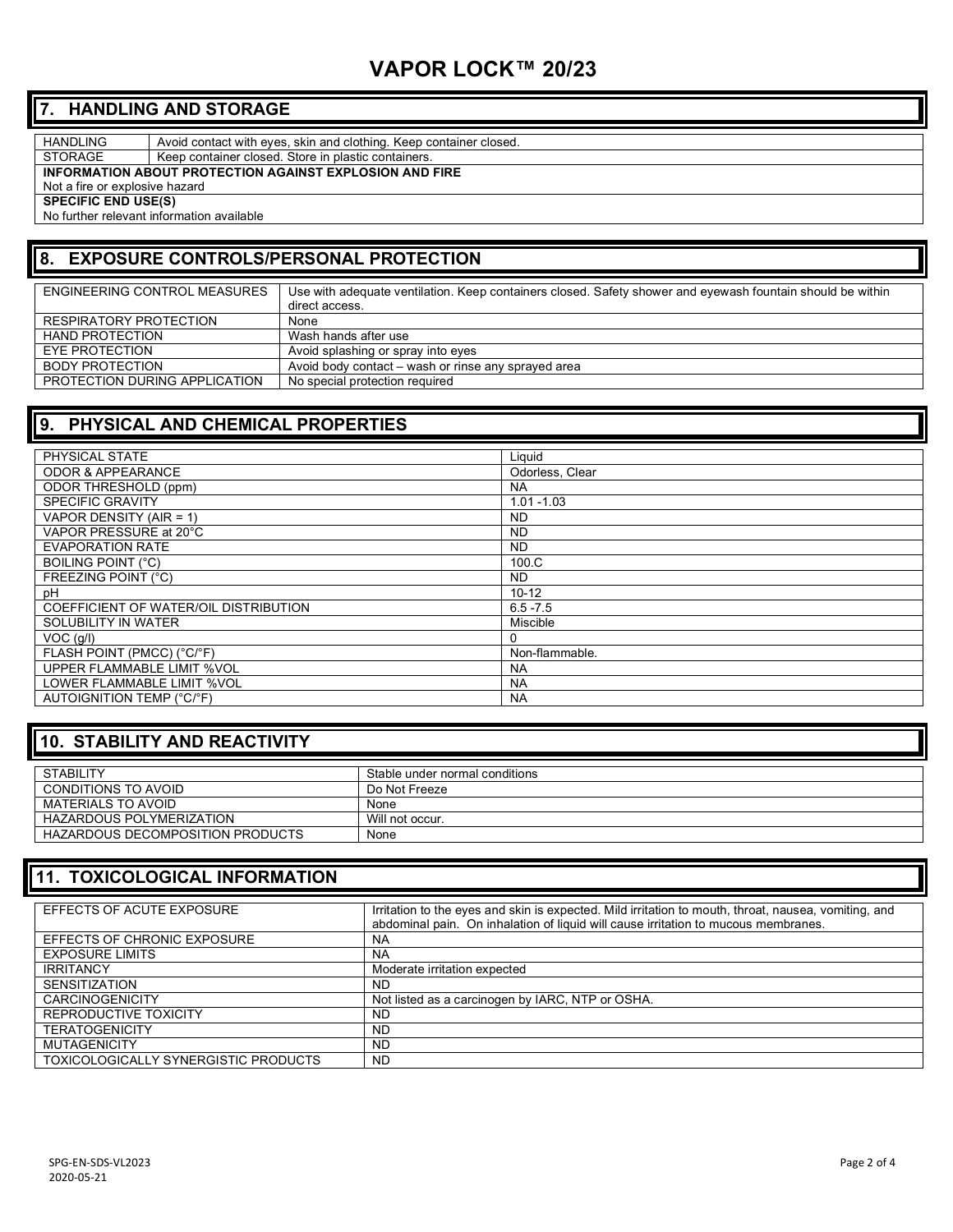# **VAPOR LOCK™ 20/23**

# **12. ECOLOGICAL INFORMATION**

| <b>MOBILITY</b>           | Completely miscible with water                    |
|---------------------------|---------------------------------------------------|
| PERSISTENCE/DEGRADABILITY | This product is not persistent in aquatic systems |
| BIO-ACCUMULATION          | Not know to bio-accumulate                        |
| <b>ECOTOXICITY</b>        | None known                                        |

### **13. DISPOSAL CONSIDERATIONS**

PRODUCT DISPOSAL | Dispose of in accordance with all applicable local and national regulation. No special method required CONTAINER DISPOSAL Labels should not be removed from containers until they have been cleaned. **UNCLEANED PACKAGINGS**

**Recommendation:** No special method required

# **14. TRANSPORTATION INFORMATION**

| <b>CANADA</b>                              | <b>TDG CLASSIFICATION</b>         |  |
|--------------------------------------------|-----------------------------------|--|
| <b>HAZARD LABEL</b><br><b>NOT REQUIRED</b> | NOT REGULATED, Keep from freezing |  |
| <b>EXPORT</b>                              | NOT REGULATED                     |  |
| <b>DOT CFR 172.101 DATA</b>                | NOT REGULATED                     |  |
| UN PROPER SHIPPING NAME                    | <b>NA</b>                         |  |
| UN CLASS                                   | <b>NA</b>                         |  |
| UN NUMBER                                  | <b>NA</b>                         |  |
| UN PACKAGING GROUP                         | <b>NA</b>                         |  |
| <b>FLASH POINT</b>                         | <b>NA</b>                         |  |
| <b>HAZARDOUS MATERIAL</b>                  | <b>NA</b>                         |  |
| <b>HAZARD LABEL</b>                        | <b>NA</b>                         |  |
| <b>MARINE POLLUTANT</b>                    | <b>NA</b>                         |  |
| SPECIFIC PRECAUTIONS FOR USER              | <b>NA</b>                         |  |

### **15. REGULATORY INFORMATION**

#### WHMIS CLASSIFICATION: Not regulated

CEPA STATUS (DSL): All of the ingredients of this product are listed on the Domestic Substances List.

This product has been classified in accordance with the hazard criteria of the Controlled Products Regulations (CPR) and the MSDS contains all the information required by CPR.

#### **16. OTHER INFORMATION**

| $\vert 4 \vert$<br><b>HEALTH</b><br><b>FLAMMABILITY</b><br>5<br><b>REACTIVITY</b><br>PERSONAL PROTECTION | HMIS hazard ID:<br>5-MINIMAL<br>4-SLIGHT<br>3-MODERATE<br>2-SERIOUS<br>1-SEVERE |                                                           | $\overline{\mathbf{o}}$<br><b>O</b><br><b>PROTECTIVE</b> | NFPA hazard ID:<br>0-MINIMAL<br>1-SLIGHT<br>2-MODERATE<br>3-SERIOUS<br>4-SEVERE |  |
|----------------------------------------------------------------------------------------------------------|---------------------------------------------------------------------------------|-----------------------------------------------------------|----------------------------------------------------------|---------------------------------------------------------------------------------|--|
| <b>ABBREVIATION KEY</b>                                                                                  | NA:                                                                             | No applicable information found or available              |                                                          |                                                                                 |  |
|                                                                                                          | CAS#:                                                                           | <b>Chemical Abstracts Service Number</b>                  |                                                          |                                                                                 |  |
|                                                                                                          | ACGIH:                                                                          | American Conference of Governmental Industrial Hygienists |                                                          |                                                                                 |  |
| OSHA:<br>TLV:                                                                                            |                                                                                 | Occupational Safety and Health Administration             |                                                          |                                                                                 |  |
|                                                                                                          |                                                                                 | <b>Threshold Limit Value</b>                              |                                                          |                                                                                 |  |
|                                                                                                          | PEL:                                                                            | Permissible Exposure Limit                                |                                                          |                                                                                 |  |
|                                                                                                          | STEL:                                                                           | Short Term Exposure Limit                                 |                                                          |                                                                                 |  |
|                                                                                                          | NTP:                                                                            | National Toxicology Program                               |                                                          |                                                                                 |  |
|                                                                                                          | IARC:                                                                           | International Agency for Research on Cancer               |                                                          |                                                                                 |  |
| R:<br><b>Risk</b><br>S:<br>Safety                                                                        |                                                                                 |                                                           |                                                          |                                                                                 |  |
|                                                                                                          |                                                                                 |                                                           |                                                          |                                                                                 |  |
|                                                                                                          | LD50:                                                                           | Lethal Dose 50%                                           |                                                          |                                                                                 |  |
|                                                                                                          | LC50:                                                                           | Lethal Concentration 50%                                  |                                                          |                                                                                 |  |